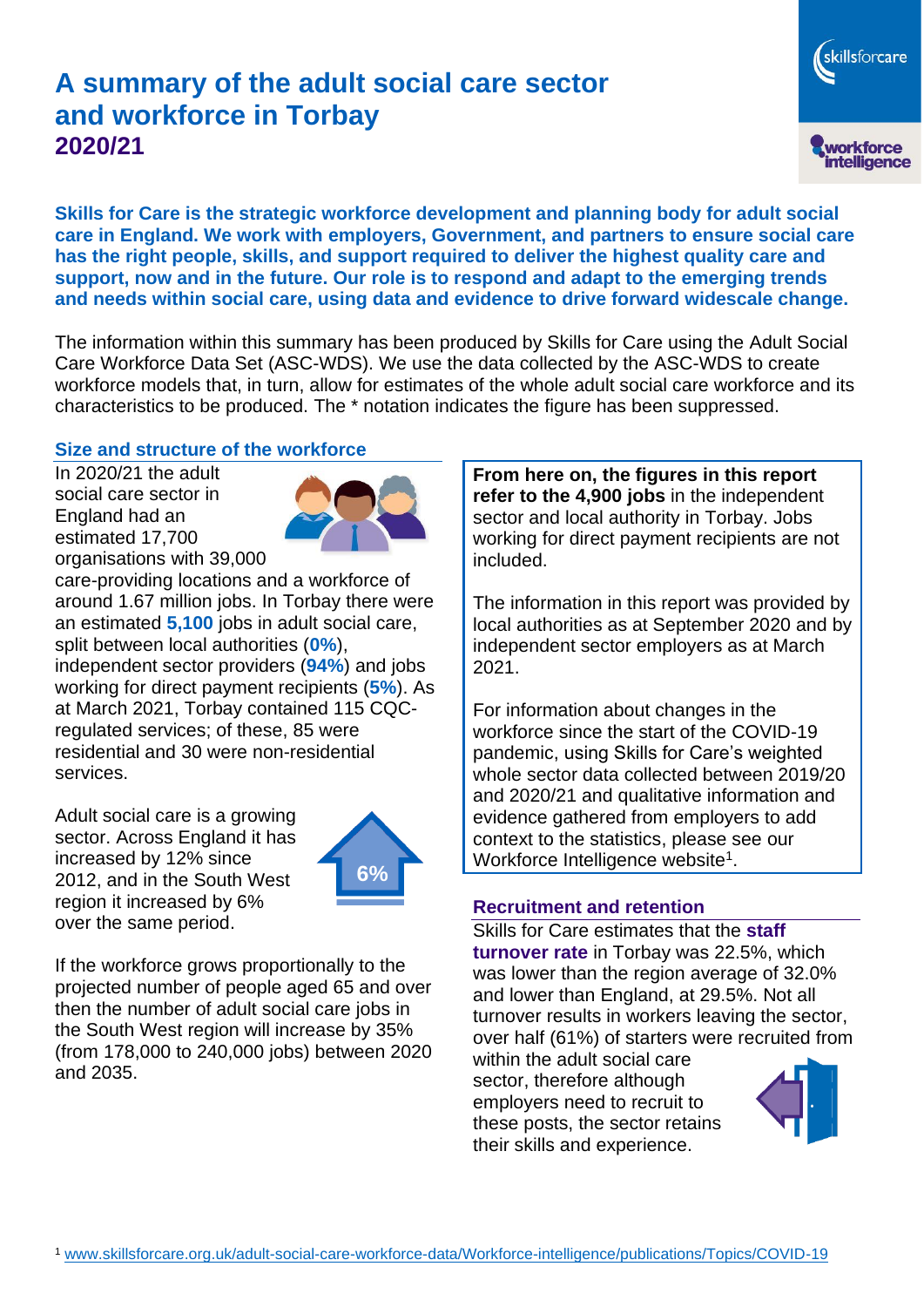Adult social care has an experienced 'core' of workers. Workers in Torbay had on average **9.3 years of experience in the sector** and 80% of the workforce had been working in the sector for at least three years.

Using both workforce intelligence evidence and our links with employers and stakeholders across England, we know that recruitment and retention is one of the largest issues faced by employers. We have many resources and tools available to help, for example the 'Values-based recruitment and retention toolkit'<sup>2</sup> and 'Seeing potential: widen your talent pool'. <sup>3</sup> For more information please visit: [www.skillsforcare.org.uk/recruitment-retention](http://www.skillsforcare.org.uk/recruitment-retention)

#### **Employment information**

We estimate Torbay had **4,900** adult social care jobs employed in the local authority and independent sectors. These included 325 managerial roles, 125 regulated professionals, 3,700 direct care (including 3,200 care workers), and 750 othernon-care proving roles.

The average number of **sickness days** taken in the last year in Torbay was 7.6, (9.4 in South West and 9.5 across England). With an estimated directly employed workforce of 4,600, this would mean employers in Torbay lost approximately **35,000 days to sickness in 2020/21**. In England levels of staff sickness have nearly doubled over the course of the pandemic between 2019/20 and 2020/21, in total around 6 million extra days were lost to sickness than in the year before.

Less than a quarter (21%) of the workforce in Torbay were on zero-hours contracts. Around two fifths (44%) of the workforce usually worked full-time hours and 56% were parttime.

### **Chart 1. Proportion of workers on zero hours contracts by area**

**England** South West **Torbay** 



### **Workforce demographics**

The majority (82%) of the workforce in Torbay were female, and the average age was 43.9 years old. Workers aged 24 and



under made up 11% of the workforce and workers aged over 55 represented 29%. Given this age profile approximately 1,400 people will be reaching retirement age in the next 10 years.

Nationality varied by region, in England 83% of the workforce identified as British, while in the South West region this was 86%. An estimated 92% of the workforce in Torbay identified as British, 5% identified as of an EU nationality and 3% a non-EU nationality, therefore there was a similar reliance on EU and non-EU workers.

### **Pay**



Table 1 shows the full-time equivalent annual or hourly pay rate of selected job roles in Torbay (area), South West (region) and England. All figures

represent the independent sector as at March 2021, except social workers which represent the local authority sector as at September 2020. At the time of analysis, the National Living Wage was £8.72.

#### **Table 1. Average pay rate of selected job roles by area**

|                                 | England | <b>Region</b> | Area    |
|---------------------------------|---------|---------------|---------|
| Full-time equivalent annual pay |         |               |         |
| Social Worker <sup>t</sup>      | £37,100 | £35,800       | $\star$ |
| Registered nurse                | £33,600 | £34,300       | £32,600 |
| Hourly pay                      |         |               |         |
| National Living<br>Wage         | £8.72   | £8.72         | £8.72   |
| Senior care worker              | £10.00  | £10.06        | £9.88   |
| Care worker                     | £9.29   | £9.30         | £9.27   |
| Support and<br>outreach         | £9.53   | £9.60         | £9.31   |

†Local authority social workers only.

Please note that pay varies by sector, with local authority pay generally being higher than independent sector pay.

[www.skillsforcare.org.uk/vba](http://www.skillsforcare.org.uk/vba)